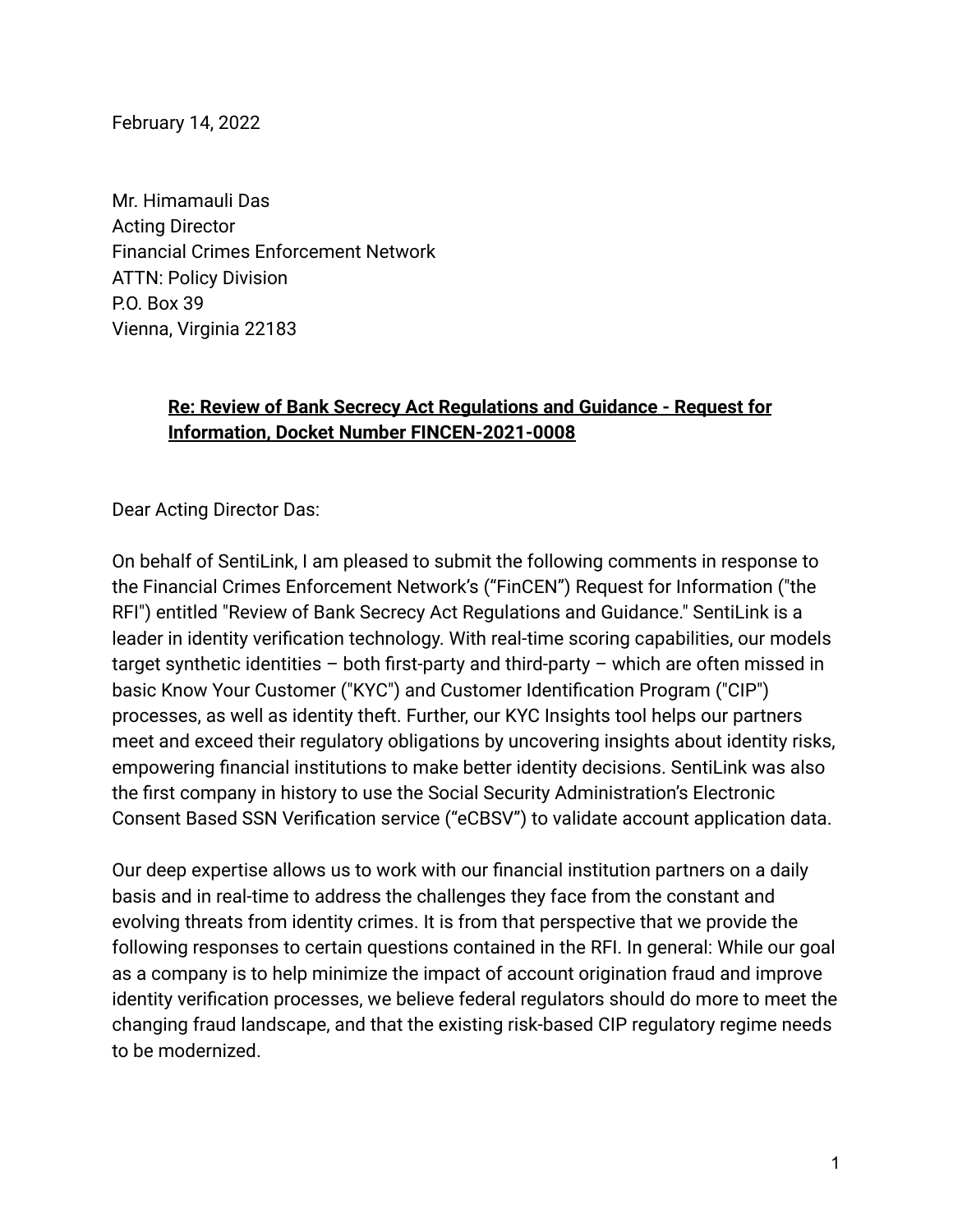#### Answers to Select Questions

## **Question 9: Are there BSA regulations or guidance that do not promote risk-based safeguards or that no longer fulfill their original purpose? If so, which regulations or guidance, and what changes do you recommend?**

The foundation of the CIP rules rests on the basic but critical premise that a financial institution must "form a reasonable belief that it knows the true identity of each customer." <sup>1</sup> These rules have been deliberately drafted to require risk-based procedures. *However, we believe it is no longer appropriate for regulators to allow these assessments to be overly reliant on less-relevant and antiquated factors such as the physical location of the financial institution,<sup>2</sup> or the perceived risk of the financial product or service being offered,<sup>3</sup> as is standard practice today. For example, identity fraud has evolved in such a way as to make unreliable what should be a reasonable assumption -- that a "resident consumer account" (i.e., a standard checking account) application is low-risk -- as the challenge of identifying what constitutes risk for a financial institution is no longer as obvious. Regulators must instead modernize CIP rules, Frequently Asked Questions ("FAQs") and guidance to focus on the changing nature of the actual criminal threats financial institutions face, agnostic to the specific product or service for which a consumer is applying, and should provide greater clarity and specificity with regards to what constitutes a "reasonable belief."*

#### Existing Rules are Ill-equipped for the Evolving Financial Industry

In 1994, the first U.S.-based financial institution made online bank account access available to customers.<sup>4</sup> In contrast, last year two-thirds of Americans used online or mobile banking platforms, with nearly one-third reporting the use of online-only banking services.<sup>5</sup> While traditional brick-and-mortar depository institutions have contributed to this growth in digital interactions through their own technological investment over the last 28 years (which, it should be noted, are restrained by the watchful eyes of federal and state regulatory authorities), some institutions have approached the execution of a digital-first or digital-only business model (often with no physical branch footprint) designed to prioritize the benefits of technological innovation over the increases in associated risk, including identity fraud. Thus, from a CIP perspective, a digital

 $2$   $\mathsf{Id}$ .

<sup>1</sup> 31 CFR 1020.220(a)(2)

<sup>&</sup>lt;sup>3</sup> Id.; See Appendix A.

<sup>4</sup> "The History of Internet Banking," accessed at:

https://thefinancialbrand.com/25380/yodlee-history-of-internet-banking/

<sup>5</sup> "2021 Fintech Report, The Fintech Effect," Plaid.com, 2021.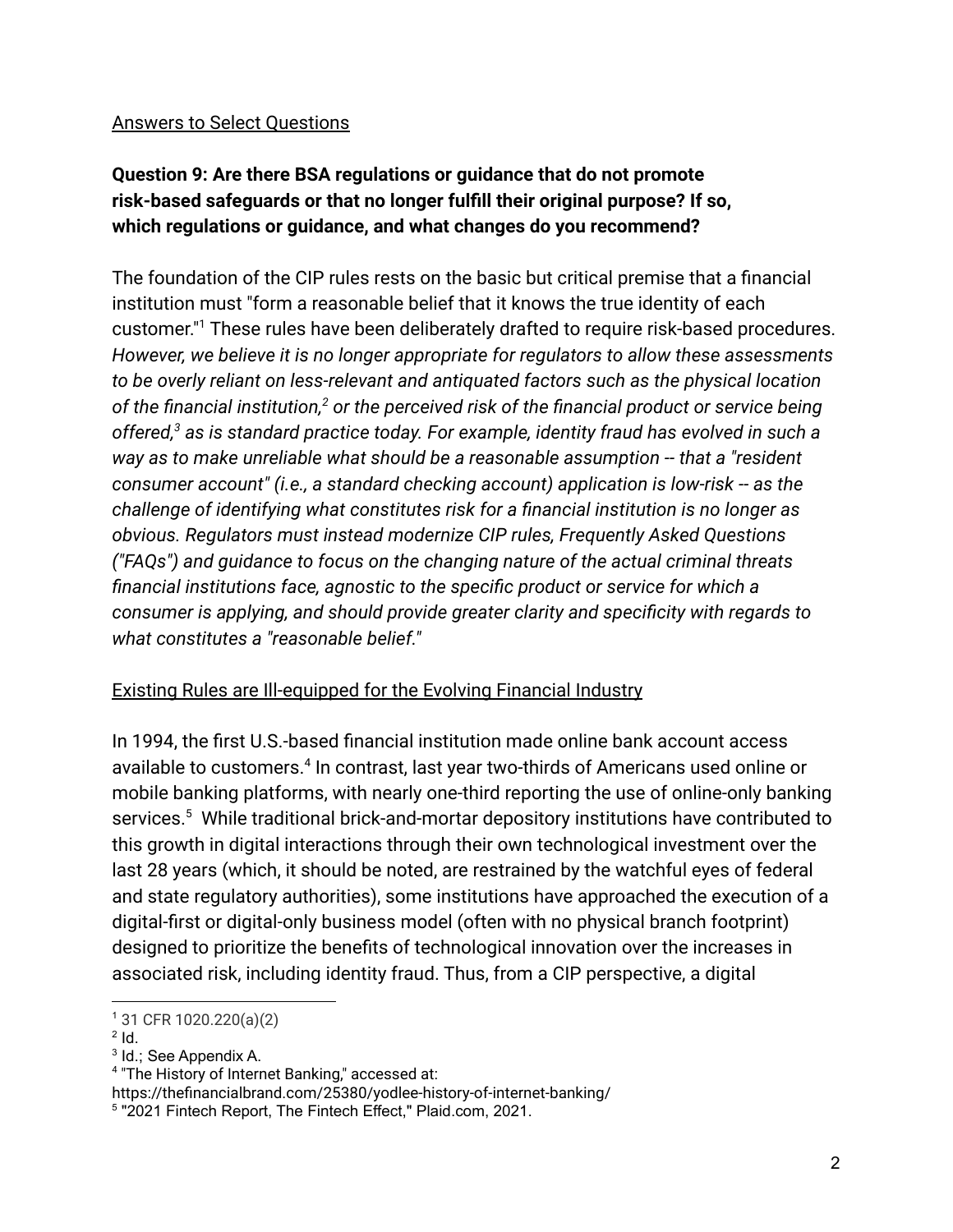customer-acquisition-at-any-cost strategy necessitates a compliance program focused on doing what's minimally required in order to pass a regulatory exam, and does not expand much beyond collecting the specific bits of identity data outlined in the rules.<sup>6</sup>

As we will discuss in greater detail below, there was a time when a product- or bank demographics-focused risk assessment to determine the amount of rigor an institution should employ when validating the identity of a prospective customer was appropriate and sufficient. However, our analysis illustrates why changing technology and ever-smarter fraudsters have rendered that approach insufficient, and how a "do the regulatory minimum" approach to CIP encourages identity theft and the use of synthetic identities to commit fraud. *More directly: A "do the minimum" approach to CIP, which often yields sustained and significant amounts of identity fraud, is indicative of a failure to "form a reasonable belief" that an institution has taken appropriate steps to verify the identity of a customer, and should not be acceptable to regulators.*

#### Identity Theft: DDAs as facilitators

The lax application of KYC laws and regulations -- particularly for banking services

deemed "low-risk" -- materially contributed to the loss of billions of dollars of taxpayer funds to fraudulent unemployment insurance claims and applications for federal Paycheck Protection Program funding over the last few years of the COVID-19 pandemic.<sup>7</sup> Based on our analysis, a significant portion of this fraud found its way into the banking system by way of checking accounts



created with stolen identities, relying on compromised name, date of birth, Social Security number and address of the victim for account application.

With a deposit account opened, fraudsters then used the same stolen identity information to apply for government relief funds, to be remitted to the fraudulently

<sup>7</sup> In addition, see for example: "What was fintech's role in PPP loan fraud?" Accessed at: https://bsaaml.ffiec.gov/manual/AssessingComplianceWithBSARegulatoryRequirements/01

<sup>6</sup> *See* "BSA/AML Manual: Assessing Compliance with BSA Regulatory Requirements: Customer Identification program," FFIEC. Accessed at

https://www.protocol.com/newsletters/protocol-fintech/fintech-ppp-loan-fraud-report?rebelltitem=1#rebelltit em1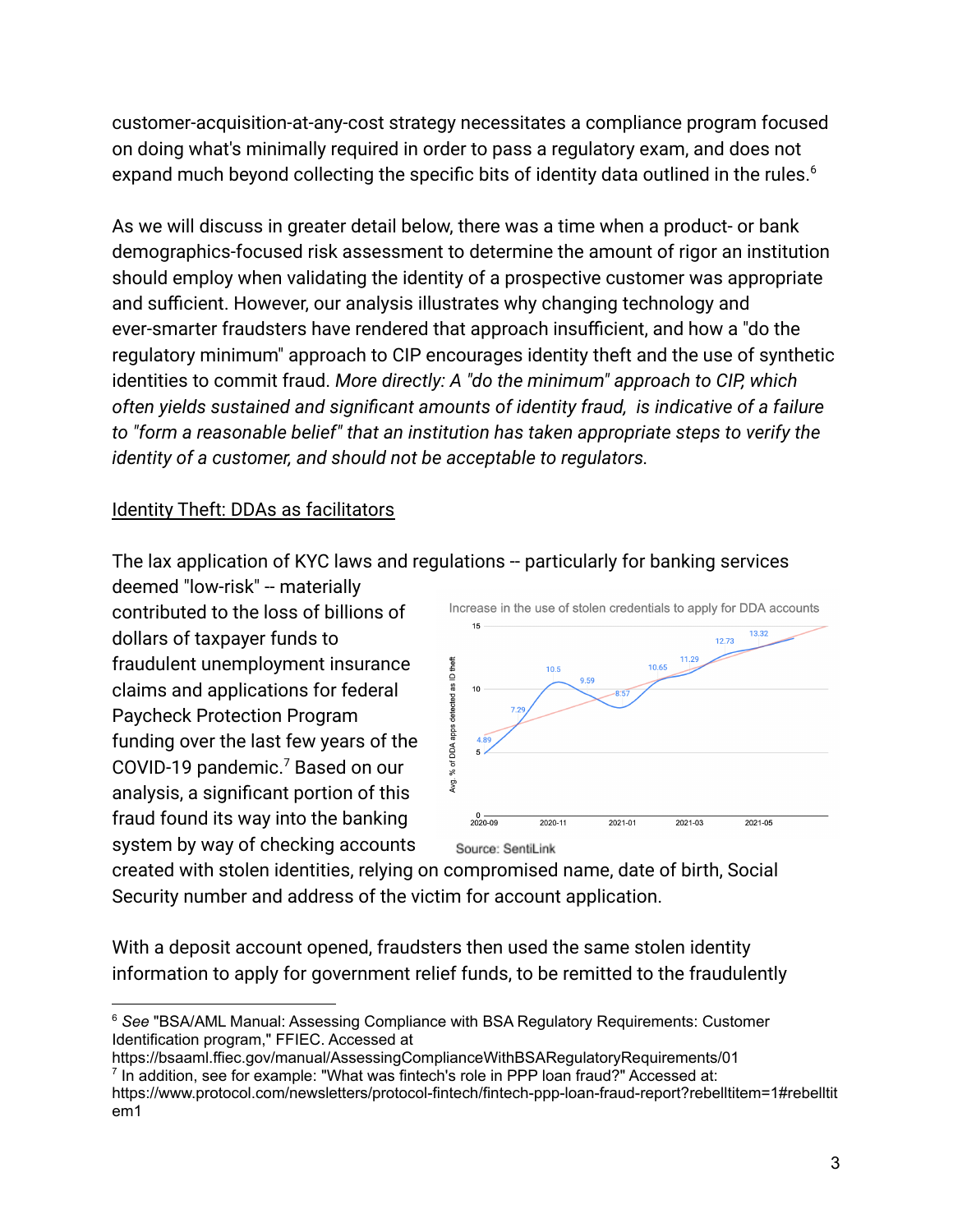opened "low risk" checking account. When the funds were received, they could be laundered through a myriad of other financial accounts such as other deposit accounts, prepaid cards, peer-to-peer payment services or cryptocurrency platforms. *Overall, from September, 2020, to June, 2021, the percentage of applications for demand deposit accounts identified by SentiLink as using stolen identities increased 187%.*

#### Basic KYC/CIP Checks Often Miss Synthetic Identities, Leading to Significant Losses

Synthetic identity fraud occurs when a criminal engineers a fake person. Often this involves a true name and date-of-birth but a not-yet-issued Social Security number ("SSN"), or one issued to a minor. Another method involves a fictitious name and date-of-birth, but paired with a valid SSN. In either case, when this fake identity is used to apply for a financial product, it leads to the creation of a credit report for the made-up identity. Over time, and after an amount of artificial "credit building," the synthetic

identity is used to apply for new credit: When the financial institution is presented with an application by a "mature" synthetic identity, a "do the minimum" KYC/CIP check can easily miss the reality of the fraudulent applicant. This leads to bust-out fraud, money laundering, or other financial crimes, which directly undermine existing regulations designed to stop this from happening.





Likelihood for charge-off of "prime" synthetic credit card accounts over time Vantage Score >= 781

been designed to circumvent basic KYC/CIP processes. As such, it is no coincidence that basic identity verification processes fail to detect it with such regularity. For depository institutions, our analysis of the behavior of synthetic identities over time reveals the potential for increased financial losses. Looking at the credit card market, for example, our data illustrates how synthetic identities that have been built to a "prime"-level credit score tend to charge off 75% of the time within 23 months for an average loss of \$13,000, compared to the performance of legitimate consumers who would be expected to charge off at a rate of 1.5% during the same time.

We urge FinCEN to directly address synthetic identity fraud and ensure that checks for this type of identity fraud are a core feature of CIP rules, FAQs and guidance.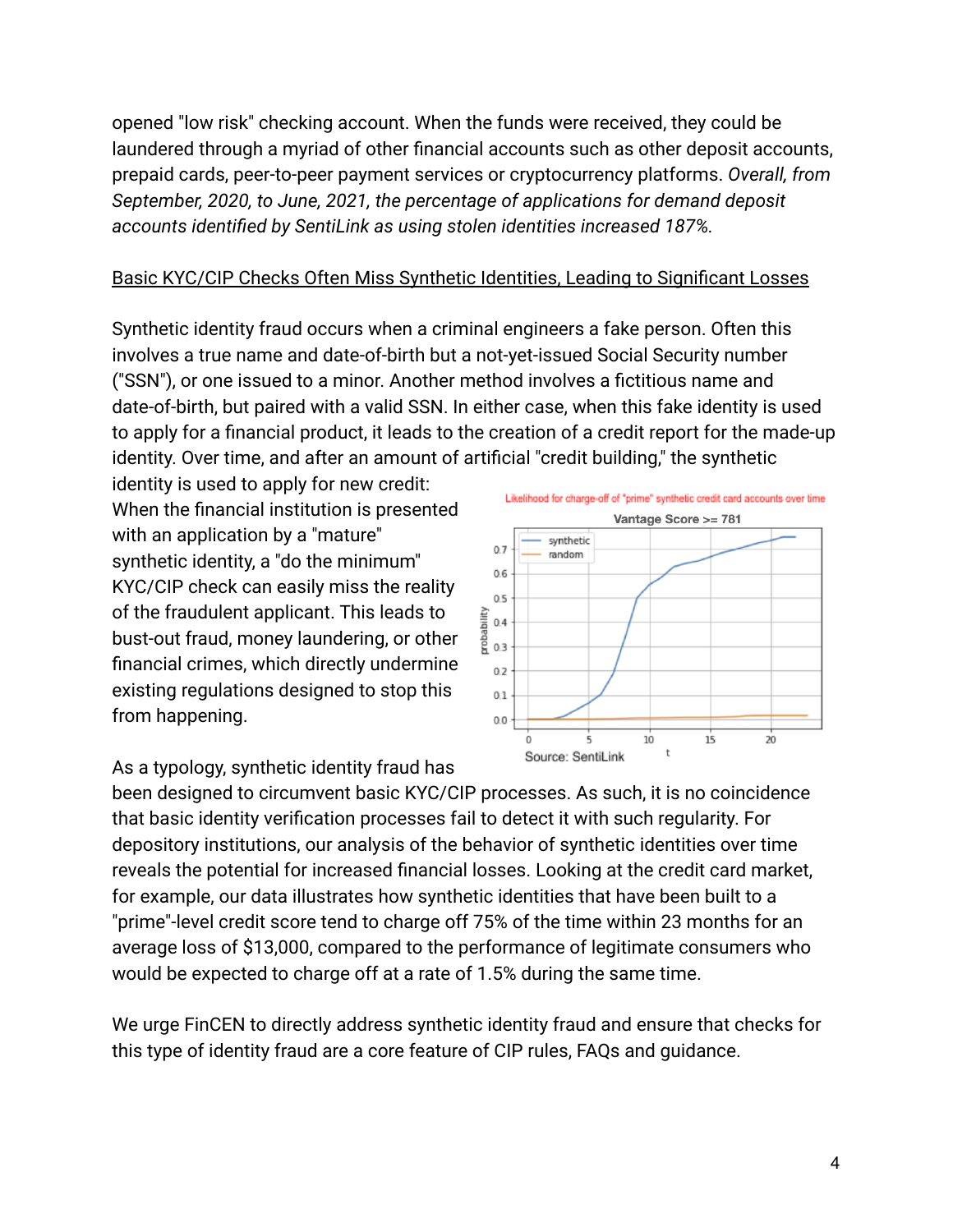### **Question 11: Are there any BSA regulations or guidance that are obsolete because of changes in compliance business practices and/or technological innovation in the financial system or elsewhere? If so, how should FinCEN address this?**

Technological change has revolutionized the way consumers and businesses access the banking system. In many cases, these innovations have fully digitized and automated the account origination process. While this has many advantages -- such as reducing costs, increasing efficiencies, and reaching new and underserved consumers - it has dramatically heightened the importance of strong customer identity verification procedures as the opportunities for some real-time interpersonal interactions diminish or are not present at all in these situations.

### The Means of Communication Matters More in Verifying Identity

Historically, signing paperwork and shaking hands with a banker across the table was only the first step to accessing a new financial account. It would not be until some days later, when a box of checks or debit card arrived in the mail, that the account could begin to be fully utilized. Thus, the customer's address was a critical link not only for communication, but identity verification as well.

Existing CIP rules, FAQs and guidance remain focused on the consumer's address as the key means of communication: In general, to comply with existing CIP regulations, a financial institution must obtain information on a potential customer's name, date of birth, identification number and address prior to opening an account.<sup>8</sup>

The regulatory gap created by an overreliance on a consumer's address in the context of CIP, combined with the prevalence of digital-only consumer onboarding experiences discussed previously, has led to increased amounts of financial crimes and identity fraud. *Control of a physical address is not as valid a signal of a person's true identity as it once was. Given the high rate of data breaches, simply knowing a name, date of birth, identifier and address is not sufficient to determine a person's identity.* Modern identity thieves regularly leverage the well-known CIP compliance formula of a legitimate person's name + date of birth + identifier + address PII combination -- paired with a means of electronic communication controlled by the fraudster -- to successfully obtain credit. *The smarter approach for FinCEN is to ensure sufficient evaluation of key points of data beyond the rote variables currently required; CIP rules should reflect the reality of the*

<sup>8</sup> 31 CFR 1020.220(a)(2)(i)(A)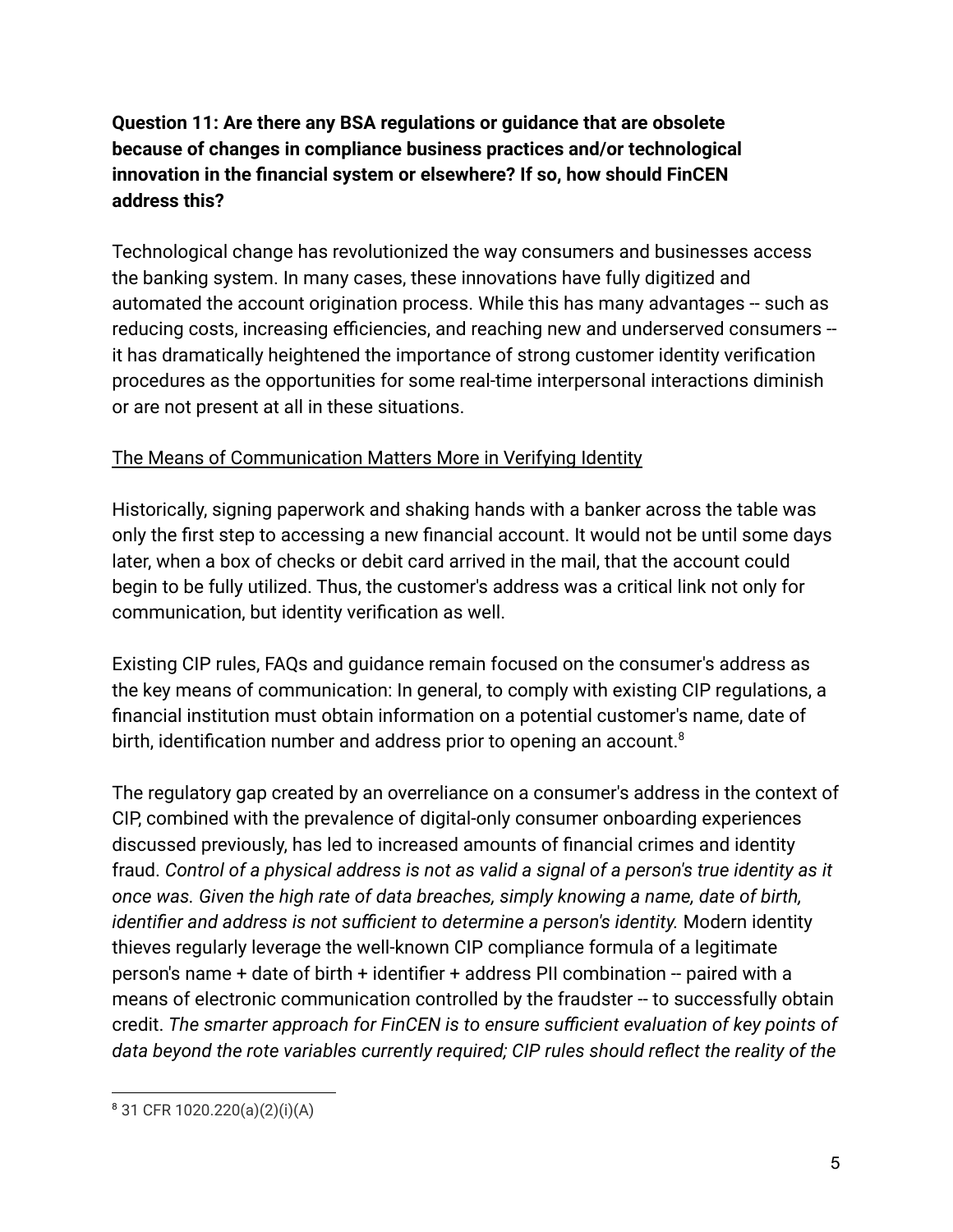*changing nature of identity fraud, and require the collection and additional verification of address, phone or e-mail, depending on the means by which an institution contacts their customers.*

To support our recommendation that baseline CIP rules, FAQs and guidance be expanded to consider factors beyond just a consumer's physical address, we conducted two analyses of our data:

### Analysis 1: Macro Trends

Based on overall trends and insights we observe over time across all our financial institution partners, for every 1,000,000 financial applications, we estimate:

- Approximately 32,000 (or just over 3%) will be applications attempting identity fraud.
	- **○ Of those fraudulent applications, nearly 13,000 (41%) will have an address with consistent history for at least two years.**
	- $\circ$  Within this population of fraudsters using valid name + DOB + SSN + address on the application, we expect:
		- 41% have a VoIP phone number.
		- 57% present a phone number area code with no known historical ties to the applicant.
		- 20% of application phone numbers are brand new with no history.
		- 12% have multiple distinct identities tied to the application phone number in a short period of time before the application was submitted.
		- 55% apply with either a brand-new e-mail address, or one that has been in existence for a very short period of time.

Thus, for every 1,000,000 financial applications, 1.3% will be fraudulent attempts that present with a valid name + DOB + SSN + address PII combination, and that are likely to pass a minimum CIP evaluation. While to some this may not sound like a large problem, consider that in just the third *quarter* of 2021, there were:

- 19.3 million credit card originations.
- 4.4 million unsecured personal loan originations.
- 8.2 million auto loan originations.<sup>9</sup>

<sup>&</sup>lt;sup>9</sup> TransUnion Q3 2021 Quarterly Credit Industry Insights Report. https://www.transunion.com/blog/credit-cards-are-surging-thanks-to-gen-z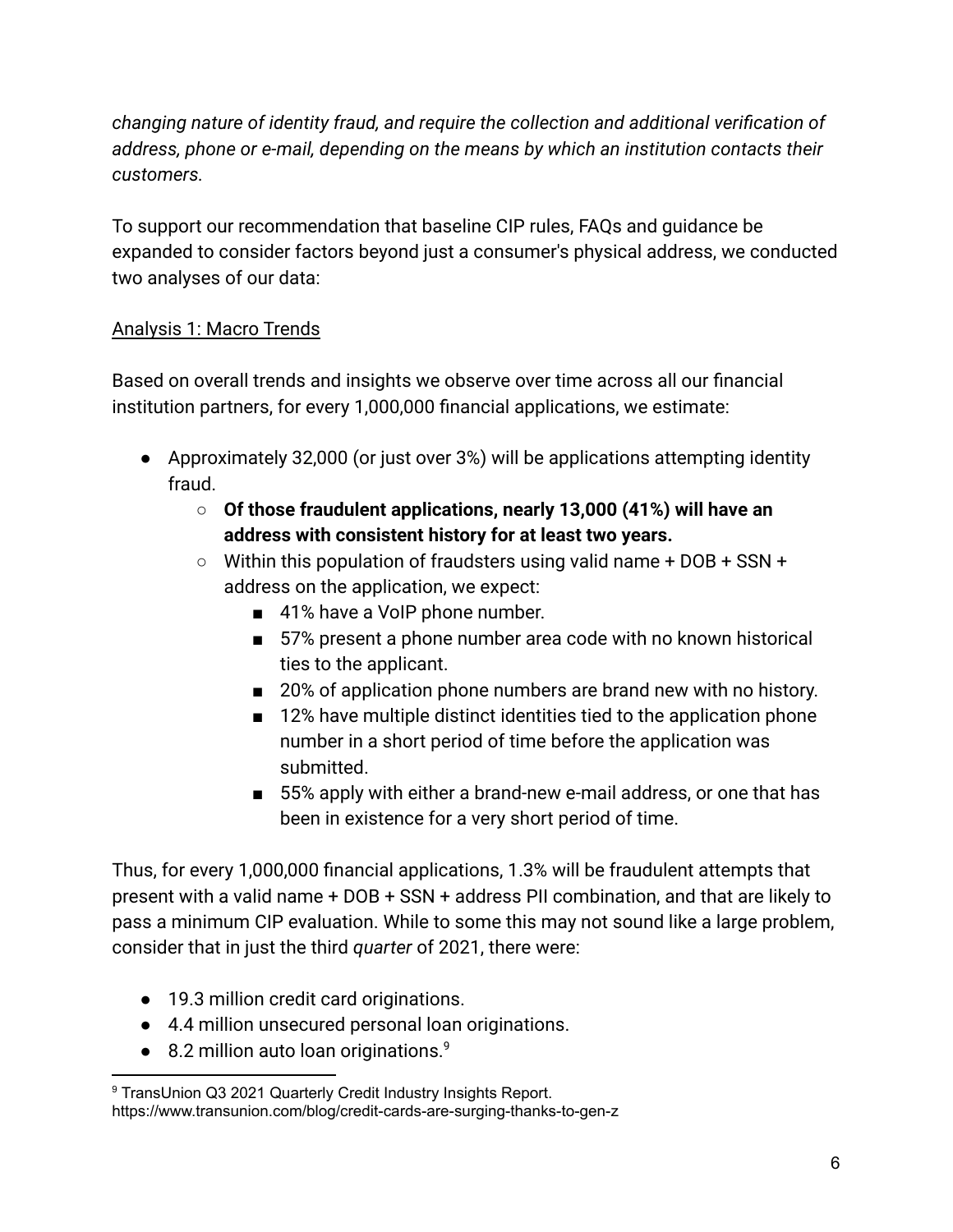Applying our analysis, across these three segments,<sup>10</sup> we expect that during Q3 of 2021:

- Over 414,000 applications presented with a valid PII combination but were, in reality, fraudulent.
	- Approximately 170,000 featured a VoIP, which is a very high indicator of fraud on its own.
	- 236,000 applications included a phone area code with no association to the applicant.
	- 83,000 featured a brand-new phone number, and 50,000 used a phone number associated with multiple identities.
	- 228,000 featured a brand-new or recently created e-mail address.

#### Analysis 2: Checking account applications

We examined just over 92,000 checking account applications over the last year that our models indicated as likely based on stolen identities. Of those:

- Nearly 55% had a consistent address history of at least two years. Of those:
	- 68% provided known risky VoIP numbers, and 82% of the phone numbers provided had an area code with no connection to the applicant.
	- $\circ$  77% included a brand-new e-mail address or one that had been created less than two months before the application date.

Based on this, there can be little doubt that collecting an applicant's address is -- as the sole communication link to a potential customer required to be collected and used for CIP purposes -- an insufficient and often ineffective regulatory standard for verifying the identity of a financial institution's customers. An evaluation of other characteristics, such as the supplied phone and e-mail, must be a required step in CIP rules and guidance.<sup>11</sup>

Further, existing regulations require that after an account is opened, any subsequent verification of identity information deemed necessary by the financial institution is to be completed within a "reasonable" amount of time.<sup>12</sup> However, technological innovations

 $10$  We recognize this data is based on originations. An analysis based on all applications would yield much higher numbers and amounts of fraud.

<sup>12</sup> 31 CFR 1020.220(a)(2)(ii) <sup>11</sup> Further supporting this argument is data reported in the Consumer Financial Protection Bureau's "2021 Consumer Credit Card Market Report," which notes that in 2020, 88% of all general purpose credit card applications were submitted digitally, with 52% of that submitted via mobile channels.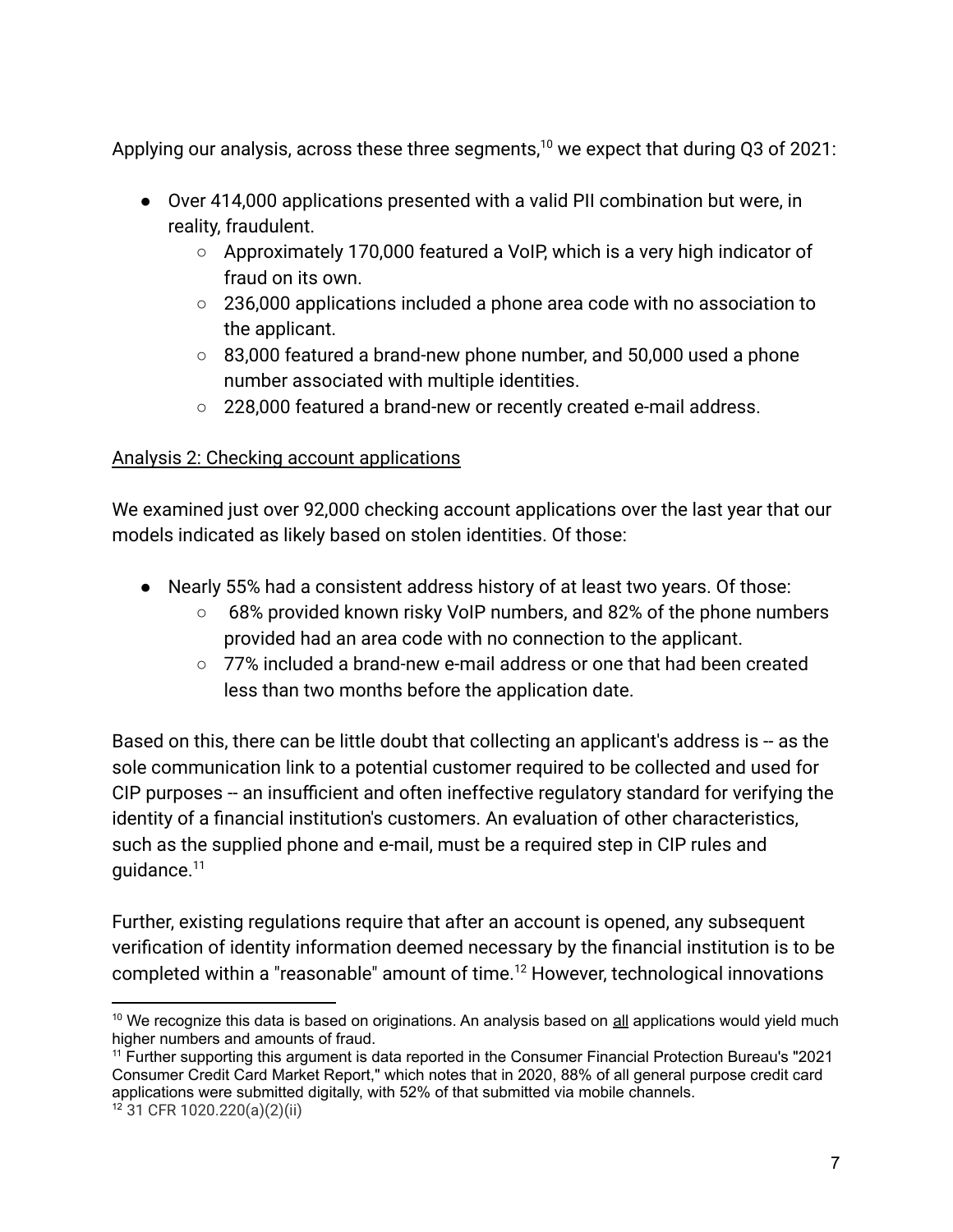have dramatically improved the capability for financial institutions to verify identifying information in real-time. For example, the Social Security Administration's eCBSV allows real-time verification of a name, date of birth and Social Security number combination submitted on a financial application, and is an important treatment strategy against synthetic identity fraud. This and other innovations are valuable tools that financial institutions should be using to stop synthetic identity fraud and identity theft at account origination. We recommend FinCEN consider whether real-time verification of CIP information should be required under certain circumstances.

**Question 12: Do FinCEN's regulations and guidance sufficiently allow financial institutions to incorporate innovative and technological approaches to BSA compliance? If not, how can FinCEN facilitate greater use of these tools, while ensuring that appropriate safeguards are in place and highly useful information continues to be reported to government authorities?**

As discussed above, while existing regulations and guidance *allow* for the use of innovative and technological approaches to BSA compliance, they do not incentivize regulated firms to do so in all applications where they should be used. Product-focused risk assessments have in many cases fostered a compliance race-to-the-bottom as some institutions adopt a "do the minimum of what's required" approach, creating blind spots for financial crimes and fraud that could be largely avoided if innovative technologies were applied everywhere these risks exist.

In conclusion, FinCEN must modernize its CIP rules, FAQs and guidance to ensure robust identity verification requirements -- including for identity theft and synthetic identities -- become fundamental to BSA and CIP compliance. We encourage FinCEN to foster a "do what's smart" regulatory framework that focuses on the actual threats institutions face, rather than a risk framework focused on increasingly obsolete factors -- such as how "risky" a product is or an institution's physical footprint -- that no longer aligns with the realities of fraud in the marketplace today. $^{13}$ 

As the empirical evidence makes clear, the risk to financial institutions of all sizes and charter types from identity fraud -- financial, reputational and regulatory -- exists across the spectrum of financial products and services. Further, insufficient identity verification programs can also lead to certain segments of the population -- particularly those with

<sup>&</sup>lt;sup>13</sup> For additional insights from SentiLink, see "Risk at Fintech Startups: What's required versus what's smart," available at: https://blog.sentilink.com/whats-required-vs-whats-smart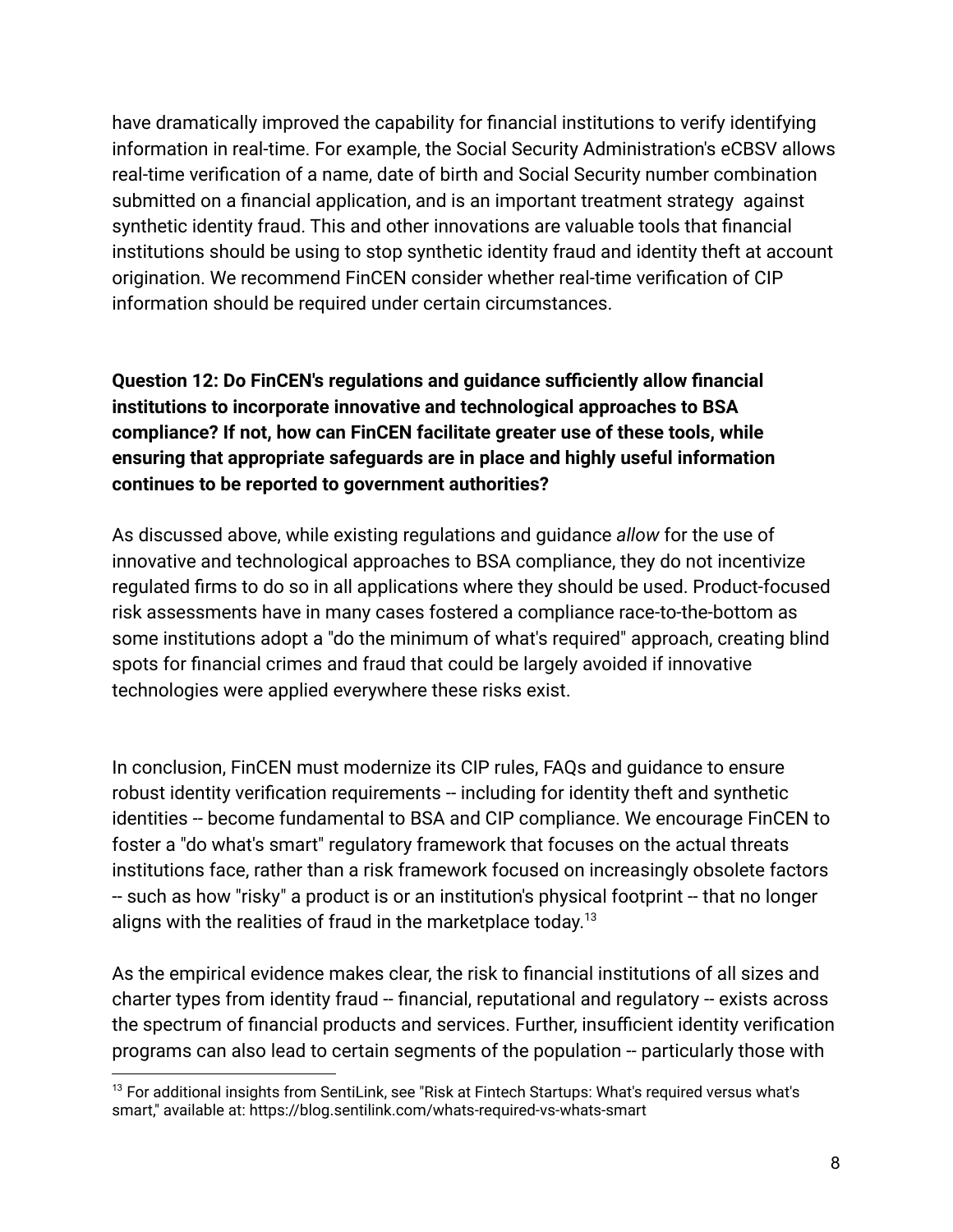thin or no credit histories, such as new entrants to the workforce or recent immigrants -having a harder time accessing the financial products they need. As the financial industry moves to more digital-first or digital-only customer experiences, these risks will expand.

Thank you for the opportunity to comment on this RFI. If we can be of further assistance or provide clarification on any of our recommendations, please do not hesitate to contact Jason Kratovil, SentiLink Head of Public Policy (jason@sentilink.com).

Sincerely,

/s/ Naftali Harris Co-Founder and CEO